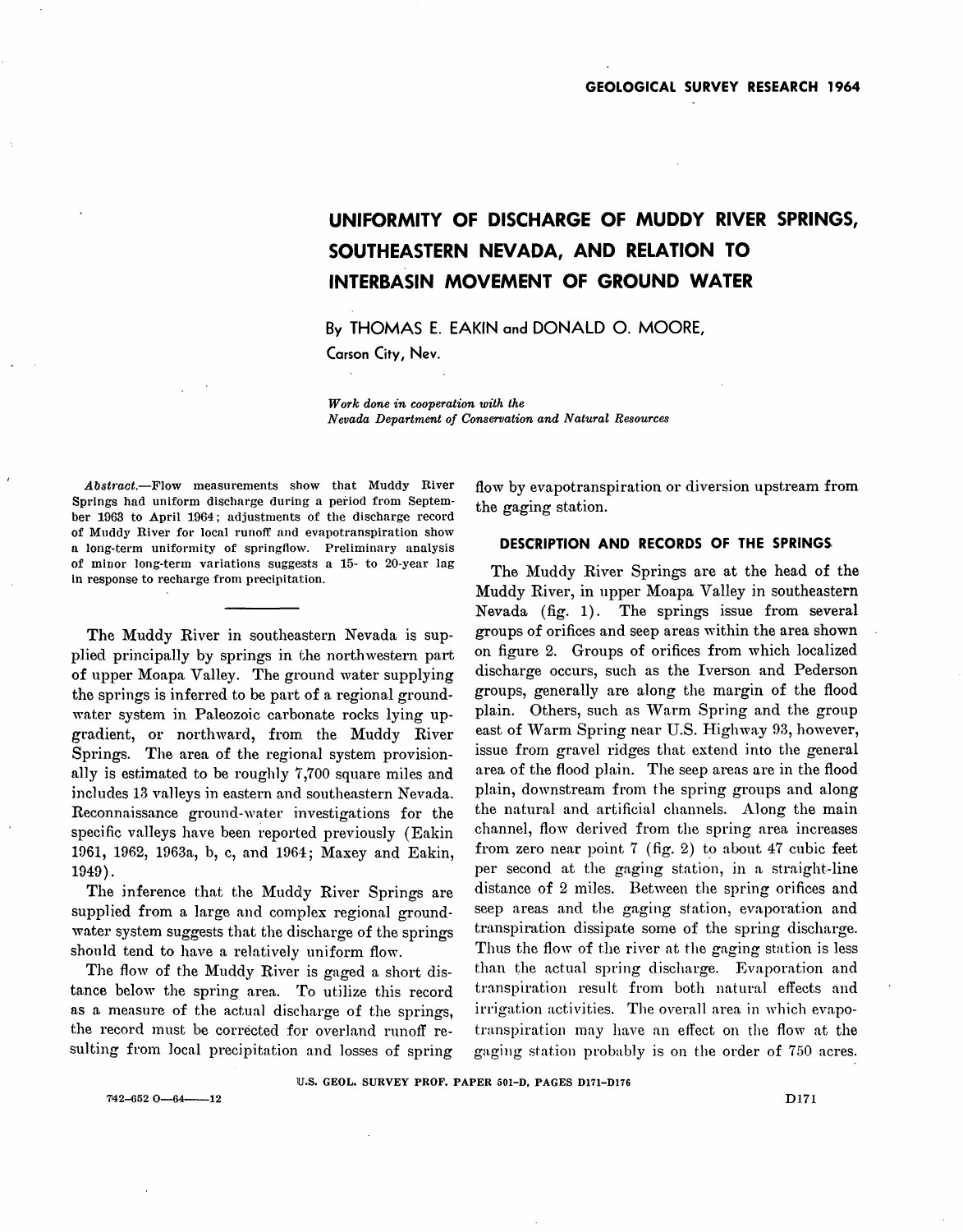

FIGURE 1.—Index map of southeastern Nevada, showing the Muddy River Springs area.

Although the springs issue from Recent alluvium in the flood plain and from conglomerate of the Muddy Creek (?) Formation in slopes bordering the flood plain, most of the water probably is transmitted to the spring area through Paleozoic carbonate rocks, which crop out close to some of the springs along the southwest side of the flood plain and which comprise most of the adjacent Arrow Canyon Range.

The records used in this analysis are for the flow of the Muddy River at U.S. Geological Survey gaging station 9-4160, Muddy River near Moapa, Nev., in the  $SE1/4SE1/4$  sec. 15, T. 14 S., R. 65 E., Mt. Diablo base line and meridian. Long-term records have been published in Geological Survey water-supply papers.

As a part of a reconnaissance ground-water study of the area in September 1963 (Eakin, 1964), measurements or estimates of flow were made at 40 sites upstream from the gaging station to provide data 'on the relation of springflow to the gaging record. These sites included several springs and seep areas, main diversions, tributary confluences, and points along the main channel. Subsequently, measurements were made at the same sites in January 1964. Of these sites, 14 were selected and were measured again in March, April, and May 1964. Several sites of the 40 original sites, some the same as the present 14 sites, were measured in October and December 1963 and February 1964 for interim control. The present sites are sufficient to demonstrate the relative uniformity of spring

discharge as compared to the seasonal fluctuations recorded at the gaging station.

## **RELATION OF SPRINGFLOW TO DISCHARGE OF THE MUDDY RIV,ER**

The relation of the spring discharge to the flow of the Muddy River at the gaging station is illustrated for part of 1 year on figure 3, which shows a graph of measured discharge for 6 intervals of time between September 1963 and April 1964. The upper graph is a plot of the flow measured at the gaging station; the lower is a plot of the sum of the discharge at 6 points of measurement (points 1 to 6 on fig. 2) for the 6 intervals. The sum of spring-discharge measurements shows very little variation; the minimum is about 97 percent of the maximum. Measuring points 1 to 4 are close to spring orifices and are little affected by intermediate evapotranspiration. Measurements at points 5 and 6 show loealized spring discharge and seepage gain along channel sections and may vary to a minor extent because of seasonal evapotranspiration. Together the discharge measured at the 6 points represents about 60 percent of the total spring discharge of the area and is considered to be reliable index of the uniformity of the total spring discharge. This is supported by the data obtained for the 2 series of measurements at the 40 sites upstream from the gaging station.

To reconstruct the spring discharge from the records of flow of the Muddy River at the gaging station, adjustments have been made for (1) streamflow at the gage resulting from local precipitation and runoff, (2) evapotranspiration between the springs and gaging station, (3) the effects of diversions that temporarily may bypass the gaging station and, (4) withinarea changes of diversions which result in temporary modifications of the flow pattern. Ground-water underflow past the cross section of alluvium normal to the river at the gaging site is believed to be uniform and does not represent a significant accretion to streamflow downstream from the gaging station.

In large part the analysis concerns mean monthly and annual flow. Accordingly, item 4 above tends to be averaged out for present purposes, and item 3 probably was a minor factor during most of the period of record. Although past data are not available, the present diversion includes perhaps 1 cfs now carried in a pipeline to the town of Overton from one of the springs. Also, an irrigation well in the spring area north of the gaging station, which pumps about 3 cfs, is used for irrigation north and southeast of the gaging station. Although quantitative data are not available, the pattern of pumping of the well and the area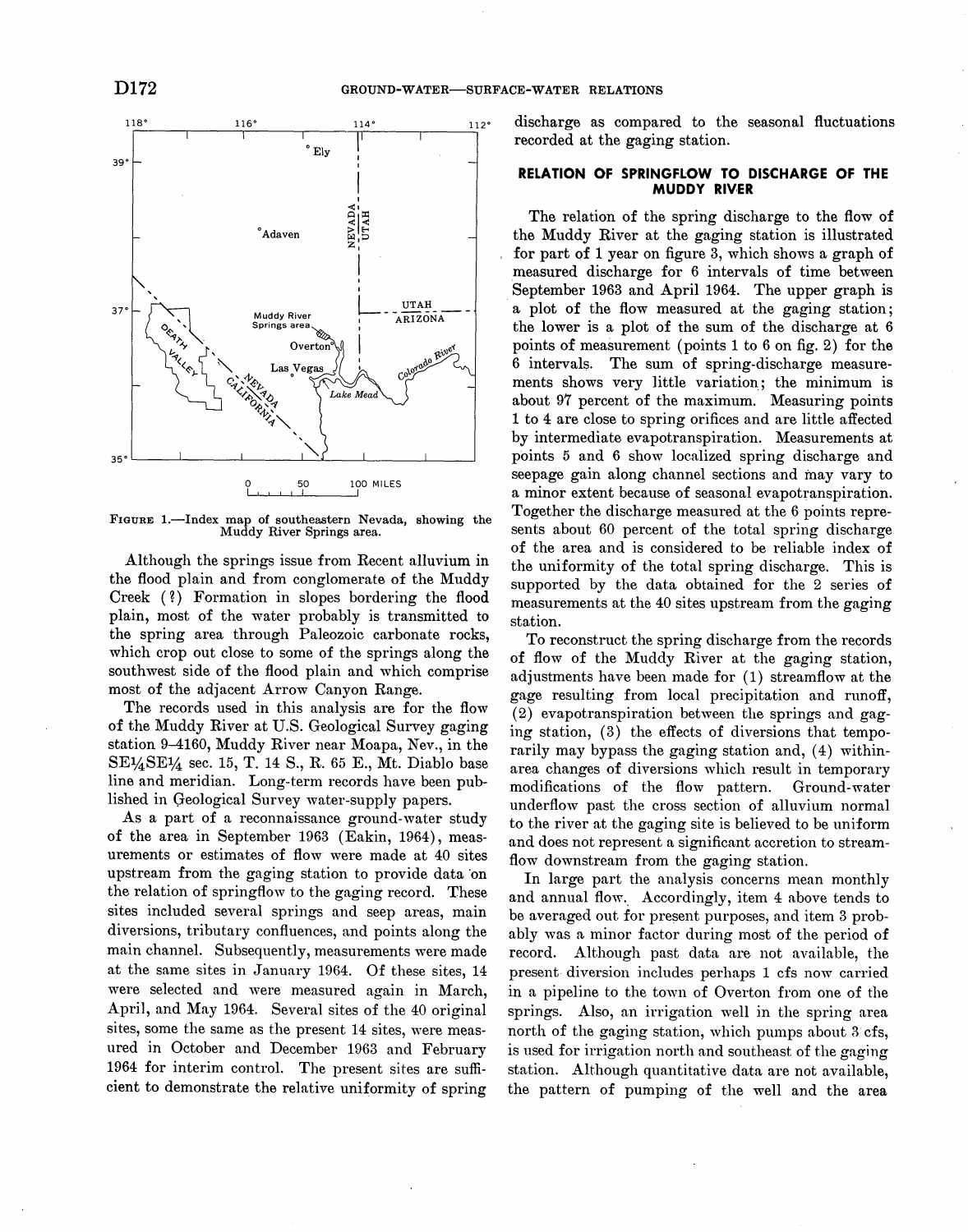

FIGURE 2.—Sketch map of the Muddy River Springs area, showing location of principal springs, stream channels (solid lines), and principal irrigation ditches (dashed lines). Numbers refer to selected measuring points.

irrigated suggest that, in effect, most of the water is evaporated or transpired from the area; however, a small amount may reach the main channel upstream from the gage from adjacent fields after periodic watering during the year. Evapotranspiration, both natural and from irrigation, between the springs and the gaging station is the principal factor resulting in differences between the total spring discharge and the flow of the river as measured at the gaging station.

Although streamflow generated from local runoff occasionally results in a very high peak discharge, the long-term effect on the flow of the Muddy River is small.

A simple correction for the effects of local precipitation on most of the streamflow was made for the 18year period 1945-62. The adjustment was made by reducing the high flow shown for short intervals of storm runoff to values consistent with the immediately preceding and succeeding daily streamflow. The number of adjustments in mean monthly discharge is given in the accompanying table, together with the mean and median discharge. The distribution, by month, of the 24 adjustments shows 6 adjustments each for July and August, the principal months in which summer thundershowers occur.

As shown, the adjustment of streamflow to account for local precipitation has a minor effect on the record of annual flow of the Muddy River. However, the adjustment results in a month-to-month change in the record for the Muddy River at the gaging station that is more consistent with the expected pattern of the month-to-month change resulting from seasonal effects of temperature and evapotranspiration.



FIGURE 3.—Measured discharge at the gaging station, Muddy River near Moapa, and the sum of measurements of springs at 6 sites, numbers 1 to 6 inclusive on figure 2, for 6 time<br>intervals during the period September 1963 to April 1964.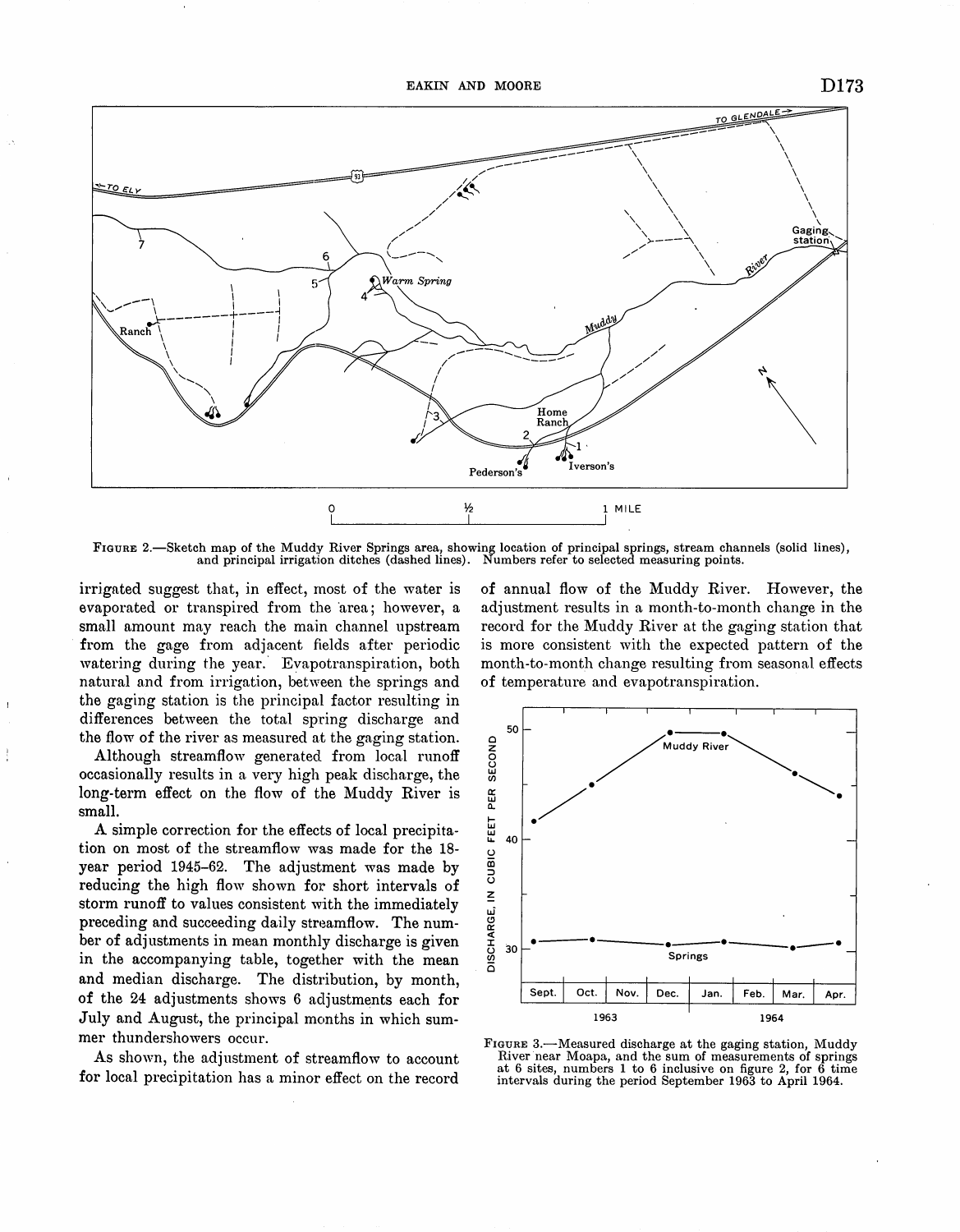| Long-term mean, median, and adjusted monthly discharge of    |  |  |  |  |
|--------------------------------------------------------------|--|--|--|--|
| Muddy River near Moapa for the period of water years 1945–62 |  |  |  |  |

| Months                                                               | 18-year<br>mean<br>discharge<br>(cfs) | 18-year<br>median<br>discharge<br>(cis) | 18-vear<br>adjusted<br>mean<br>discharge <sup>1</sup><br>(cfs) | Number<br>of adjust-<br>ments, by<br>month |
|----------------------------------------------------------------------|---------------------------------------|-----------------------------------------|----------------------------------------------------------------|--------------------------------------------|
| $October_{\texttt{3}}$                                               | 46.5                                  | 46.5                                    | 46.4                                                           |                                            |
| November <sub>----------</sub>                                       | 49.5                                  | 48.2                                    | 48.8                                                           | 3                                          |
| $December_{\texttt{3}}$                                              | 50.2                                  | 50.1                                    | 50.1                                                           | 2                                          |
|                                                                      | 50.2                                  | 49.5                                    | 50.2                                                           | 0                                          |
| $February.$ $---$                                                    | 49.4                                  | 49.6                                    | 49.1                                                           | $\boldsymbol{2}$                           |
| $March_{\_--\_--\_--\_--\_--\_--\_--}$                               | 48.3                                  | 47.8                                    | 48.2                                                           |                                            |
| April_________________                                               | 46.6                                  | 46.6                                    | 46.6                                                           | 0                                          |
| $\text{Mav}$ = = = = = = = = = = = = = = = = =                       | 45.3                                  | 45.6                                    | 45.2                                                           |                                            |
| $June_{\texttt{--}+\texttt{--}+\texttt{--}+\texttt{--}+\texttt{--}}$ | 43.4                                  | 43.7                                    | 43.3                                                           | 2                                          |
| July__________________                                               | 43.4                                  | 43.6                                    | 42.9                                                           | 6                                          |
| $August_{\texttt{--}--\texttt{--}--\texttt{---}--\texttt{---}}$      | 44.7                                  | 43.3                                    | 43.7                                                           | 6                                          |
| $September_-.$                                                       | 44.4                                  | 44.4                                    | 44.4                                                           | $\Omega$                                   |
| $\rm Year$                                                           | 46.8                                  | 46.9                                    | 46.6                                                           | 24                                         |

<sup>1</sup> Adjusted to eliminate the amount of runoff derived from local precipitation from the gage record.

#### **Adjustment for evapotranspiration**

Diurnal and seasonal fluctuations in streamflow occur in response to evapotranspiration, which in turn is related mainly to the seasonal variations in temperature.

Figure 4 shows daily fluctuations in the water-stage record for August 12 and 13, 1963, resulting from the diurnal variation in the rate of evapotranspiration. The graph for January 29 and 30, 1964, shows no such fluctuation. The two periods shown by the graphs are during maximum (June-August) and minimum (December-January) periods of evapotranspiration. The range in fluctuation of the August graph represents about 2 cfs, and is considered to be due primarily to the diurnal effect of evapotranspiration along the main and the principal tributary channels of the stream.

Seasonal variations in evapotranspiration in the area between the gaging station and the springs also



FIGURE 4.-Stage of the Muddy River for the 2-day periods January 29 and 30, 1964, and August 12 and 13, 1963, illustrating diurnal effect of evapotranspiration during the summer.

affect the flow of the river. The adjusted mean monthly discharge (from the table), plotted on figure 5, shows that the minimum mean discharge occurs in July and the maximum in January, with moderately large changes in the intervening months. The mean monthly temperature at Overton is plotted for comparison. It, too, shows a change from month to month, but as might be expected, in an inverse pattern-the months of highest temperature correspond to the time of greatest . stream loss through evapotranspiration.

Figure 6 shows an excellent correlation of discharge of the Muddy River at the gage with air temperature. The high degree of correlation, even though the adjusted mean monthly discharge of the river ranged from 42.9 to 50.2 cfs, clearly indicates that the input, or spring discharge, supplying the river is highly uniform from month to month. Thus, because the spring discharge is uniform, it is represented closely by the gaging record of the river during January, the month of minimum evapotranspiration. The adjusted mean January discharge is 50.2 cfs. Furthermore, if this is representative of the mean annual discharge of the springs, then the amount of spring discharge dissipated by evapotranspiration can be estimated by subtracting the adjusted mean annual discharge (46.6 cfs) of the Muddy River. Thus 3.6 cfs represents the part of the mean annual springflow that discharges at the land surface and is consumed by evapotranspiration between the springs and gaging station.

### **Long-te'rm uniformity of discharge**

Some variation in annual mean discharge of Muddy River Springs is evident from the published records of Muddy River streamflow. As noted in the table,



FIGURE 5.-Comparison of mean monthly discharge of Muddy River at the gaging station and mean monthly temperature at Overton, Nev., 1945-62.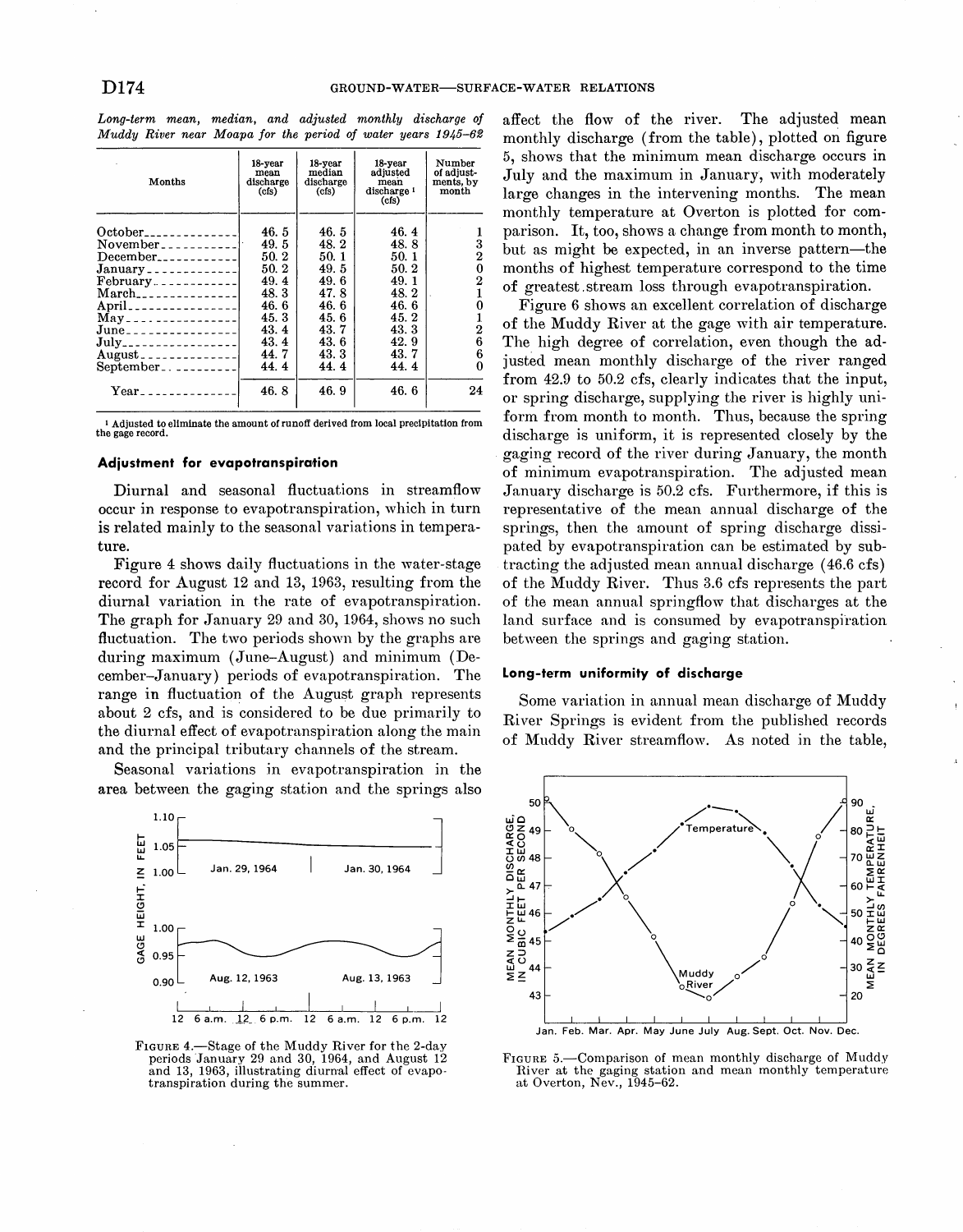

FIGURE 6.—Plot of the mean monthly discharge of Muddy River<br>at the gaging station versus mean monthly temperature at<br>Overton, Nev., without respect to time.

the mean annual discharge of Muddy River for the 1945 to 1962 period is  $46.8$  cfs, the median is  $46.9$ , and the record adjusted for overland flow from local precipitation is 46.6. The minimum annual mean during the 18-year period was 44.5 cfs, in 1962, and the maximum was 49.6 cfs, in 1958. The small range in fluctuation is indicated by the fact that the discharge in the minimum year was about 90 percent of the maximum annual mean discharge uncorrected for locally derived streamflow. Thus, although some longterm variation occurs, the very small range of variation actually indicates a highly uniform long-term discharge characteristic of the Muddy River Springs.

#### Long-term variation of discharge

Although the Muddy River Springs have a highly uniform discharge, the small range of variation has long-time significance. Eakin (1964, fig. 4) compared a graph of cumulative departure from average annual precipitation at Adaven, Nev., for the period 1919-62 with a graph of cumulative departure from mean annual discharge of the Muddy River for the period 1945–62. A rising trend of discharge during the period 1957 to 1960 seemingly was related best to a noticeable rising trend of precipitation in the period 1937-41. Within these two periods, 1941 commonly was a year of much above normal precipitation in much of the Great Basin. The greatest increase in annual mean discharge over the prior year shown by the Muddy River record was in 1958. This suggests a possible timelag response of spring discharge to regional precipitation and consequent recharge of perhaps 15 to 20 years.

Additional simple tests of correlation between pre-

cipitation and spring discharge seem to support further a timelag response of the order indicated above. However, further analysis of the gaging record and of regional precipitation conditions is required and is in progress to evaluate this feature.

### **SUMMARY AND CONCLUSIONS**

Several sets of measurements of the discharge of springs that supply the principal flow of the Muddy River in southeastern Nevada indicate that the spring discharge was much more uniform than was the flow of the Muddy River at the gage during the period September 1963 to April 1964. During the interval the flow of the river at the gaging station increased from a measured discharge of 42.8 cfs in September to 49.8 cfs in January and declined to 44.0 cfs in April, whereas the measured spring discharge was nearly constant. Comparison of mean monthly discharge at the gage for the period 1945-62 with mean monthly temperature for Overton, as a measure of evapotranspiration, shows a high correlation and indicates that, for practical purposes, the variation in mean monthly discharge is a function of evapotranspiration. From this it is inferred that the spring discharge supplying the Muddy River must be highly uniform or the correlation of discharge and temperature would not be so close. If this is the case, then the annual mean discharge of the springs in a given vear should be approximately equal to the January mean discharge of the Muddy River for that year, as January is the month of minimum evapotranspiration. The adjusted mean January discharge of the river is 50.2 cfs for the period 1945 to 1962. The difference between the 50.2 cfs and 46.6 cfs, the adjusted mean annual discharge at the gaging station, is 3.6 cfs and approximately represents the mean annual evapotranspiration between the springs and the gaging station.

The long-term uniformity of spring discharge is suggested even by the uniformity of unadjusted mean annual discharge of the Muddy River. The minimum annual mean discharge for the period 1945-62 of gaging record is 90 percent of the maximum annual mean discharge.

Although long-term discharge of the springs is nearly uniform, some variation from year to year does occur. Preliminary tests suggest that spring discharge responds to pronounced variations in precipitation and consequent recharge with a timelag on the order of 15 to 20 years. These tests, though simple, are promising, and further studies are in progress.